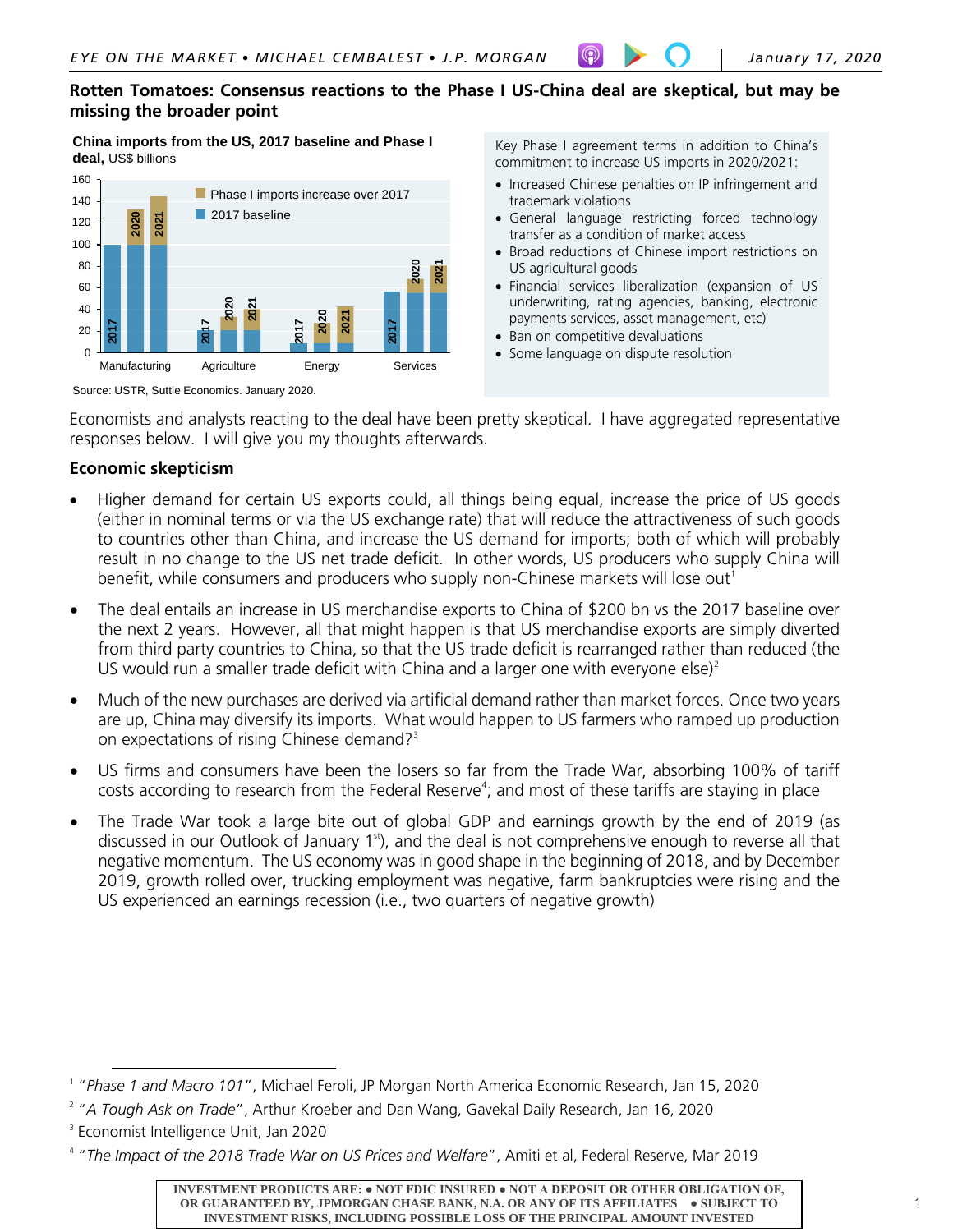## **Policy skepticism**

- How can China import more US manufactured goods at the same time that the US is imposing greater sanctions on Huawei, which is a large customer of US technology firms? In addition to direct sanctions on Huawei, the US is also considering new rules that would bar third party countries from selling US chips to Huawei if the designs originally came from US firms, or if chips were supplied by US companies
- Won't problems at Boeing be *another* obstacle for the China manufactured goods target, given their recent decision to switch from Boeing to Airbus?
- How good could the deal have been if existing tariffs mostly stayed in place?
- China has made promises before regarding intellectual property protection which never satisfied the US, so why should now be any different?
- The deal includes the phrase "according to market conditions" with respect to Chinese imports of US agricultural goods, which could mean different things to different people
- Shifting the burden of proof to the accused on intellectual property cases and moving them to criminal rather than civil courts could help, but legal system changes in China are very slow, and China's legal system is not known for its openness, transparency or fairness (see our Holiday piece of 2019)
- Phase Two talks won't yield any results since it covers China's domestic subsidies/loans which they will be reluctant to reduce

## **Skepticism about Chinese compliance, US reaction to non-compliance, and other things**

- There's too much room for China to continue to tilt the playing field in favor of its domestic enterprises, since it can absorb and re-engineer US technology without forced transfers
- The US could restart the trade war if China does not meet its import targets by 2021, or if the US decides that China is abrogating other terms of the agreement
- How did the US decide which US sub-industries would qualify for inclusion in the categories included in the Chinese import commitments? Only 40% of US 4-digit product codes were included, raising concerns about corruption and influence in an administration that is accused of wallowing in it
- The deal was timed to drown out impeachment hearings, and Trump used the signing session as an opportunity to opine on, among other things, Lindsay Graham's golf game and the Max 737 issue. As reported in Bloomberg, he also asked our Asset Management CEO to thank him for the firm's earnings



### **Points of dispute in the US-China trade war**

China's score vs the rest of the world,  $100 = \text{best}$ ,  $0 = \text{worst}$ 

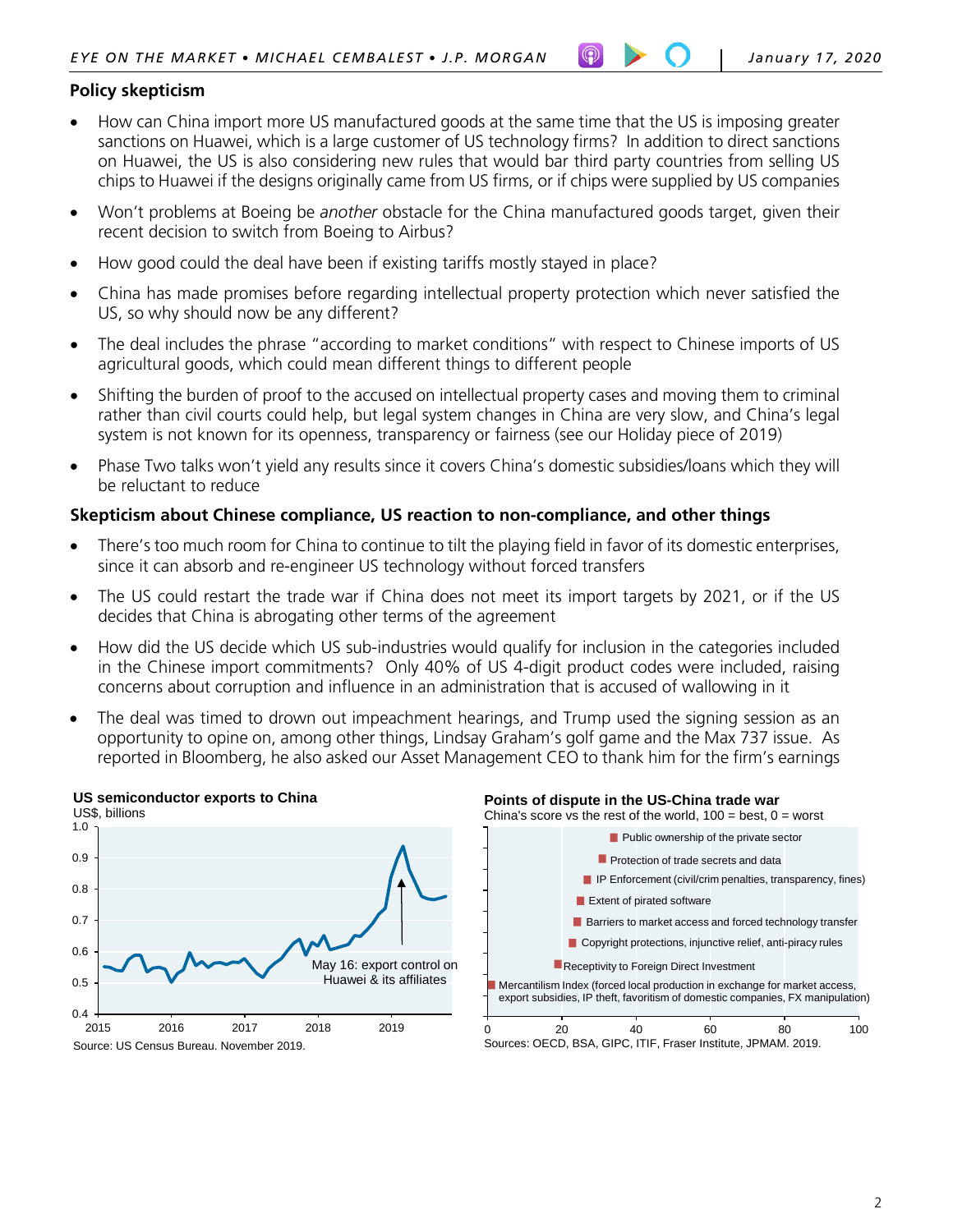## **My reaction**

Well, I suppose that one alternative was for the US to continue to do nothing, which has entailed:

- Unchecked Chinese mercantilism combined with China having the least receptive inward foreign direct investment regime other than Saudi Arabia
- More and more rounds of "China-US Strategic Economic Dialogue" talks that Bush and Obama administrations held repeatedly since 2006 and which basically accomplished nothing
- \$250-\$600 billion of annual losses to the US economy from counterfeit goods, pirated software and theft of trade secrets (US 2017 IP Commission Report)
- The continued hollowing out of US manufacturing communities resulting from US trade with China. Evidence includes the connection between rising Chinese exports and declining US manufacturing jobs<sup>[5](#page-2-0)</sup>, and the negative impact from Chinese competition on US workers *without* a college degree, compared to a much smaller impact on US workers *with* a college degree<sup>[6](#page-2-1)</sup>
- China's intense and growing espionage activities against the US, which include cyberattacks against US government databases and companies, using venture-capital investment to acquire sensitive technology and targeting universities/research institutions<sup>[7](#page-2-2)</sup>
- I'm not overly concerned about the impact on US consumers; they have received an *enormous* windfall over the last 15 years from Chinese trade (see box below). A redistribution from consumers back to US manufacturing workers, if it happened, would reverse a small part of this distortion

**Like many divorces, unwinding the status quo was always going to hurt and was never going to be easy.** China showed no intention of responding to US concerns until the tariff war started, so I think it's unreasonable to believe that any serious renegotiation of trade and investment could ever have been achieved with no economic losses on either side. I don't know if the deal will lead to fairer trade, but from a US perspective, at least it moves in that direction. It also tries to codify acceptable rules of engagement for the largest participants in the global economy, and for these reasons it deserves some credit, particularly given the complete lack of progress in prior Republican and Democratic administrations.



 $\overline{a}$ 

### **The US consumer windfall from Chinese trade**

- From 2000 to 2007, a one percentage point increase in Chinese imports in a given industry led to a three percentage point fall in that industry's CPI
- Increased Chinese imports generated benefits to US consumers through lower prices equal to \$101,250 per lost manufacturing job, or a cumulative 1.97% fall in the aggregate US CPI between 2000 and 2007

Source: "*What are the Price Effects of Trade?*", Bureau of Labor Statistics and London School of Economics, July 2018

<span id="page-2-0"></span><sup>&</sup>lt;sup>5</sup> "The 'aha' moment was when we traced through the industries in which China had surging exports to the local addresses of their US competitors and saw the **powerful correspondence between where China had surged and where US manufacturing employment had collapsed**." David Autor, MIT.

<span id="page-2-1"></span><sup>6</sup> "*Cheap imports and the loss of US manufacturing jobs*", Cooke, Kemeny and Rigby, Center for Economic Studies (Census Bureau), January 2016

<span id="page-2-2"></span><sup>7</sup> "*China's Spies are on the Offensive*", Atlantic Monthly, August 2019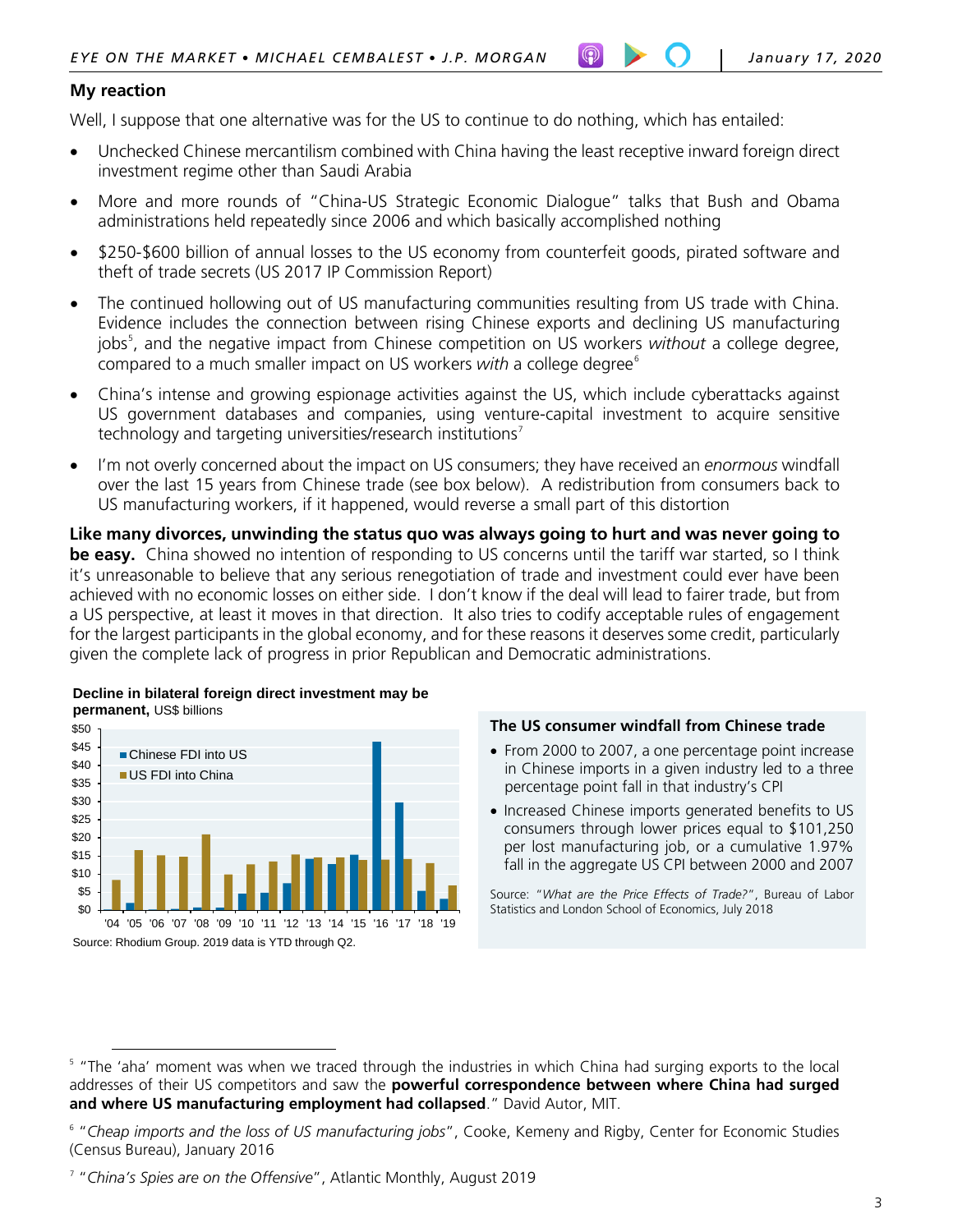Maybe the US missed an opportunity to create a united front with Europe when negotiating with China given similar concerns about IP protection and technology transfer. There's also risk of re-escalation, bilateral foreign direct investment may never recover given ongoing tensions around national security on both sides, and the US might have the same overall trade deficit in 2 years for the reasons outlined on the first page. **Even so, worst-case trade war outcomes look like they are off the table, the Chinese purchase commitments are substantial indications of a willingness to compromise even if they're not reached in full, and some capital spending plans will now be restarted, which is what equity markets are responding positively to.**

**At least Graham Allison's conflict theory seems more remote, for now.** Allison's book "*Destined for War: Can America and China Escape the Thucydides Trap?*" found 16 cases over the last 500 years in which a major nation's rise disrupted the dominant state. Twelve ended in war and only four did not. In addition, in a 2017 survey by C100<sup>[8](#page-3-0)</sup>, 50% of Chinese citizens, 33% of Chinese business leaders and 35% of Chinese policy experts responded that war with the US was "very likely" or "somewhat likely".

**I think the US-China conflict is different.** Compared to adversaries of the past 100 years, economic linkages between the US and China are much larger. The chart below is something I've shown before. It measures the economic linkages between adversaries of past and present. I'm not by nature an optimist, but I believe these economic linkages will push the US and China toward continued compromise along the lines of what we have seen this week. I also think that if any other US administration had negotiated it, it might have received a modestly more favorable response. That's a topic for another day.

Michael Cembalest JP Morgan Asset Management

# **China and the US: much deeper economic linkages than actual and potential adversaries of the last 100 years**

% of combined GDP in specified year

 $\overline{a}$ 



Source: JPMAM, UNCTAD, World Bank, UN, US Treasury, Baribieri/Keshk COW Trade data, US Trade Repr. Office, Setser (CFR), Bank of England, St. Louis Fed, Eichengreen (Berkeley), Howson (Princeton), East-West Center, O'Neil (CNA), Ritschl (LSE), Accominotti (LSE), Wilkins (FIU), Villa (CEPII). 2016.

<span id="page-3-0"></span><sup>&</sup>lt;sup>8</sup> The **C100** is an organization of Chinese Americans founded by IM Pei and Yo Yo Ma to promote political participation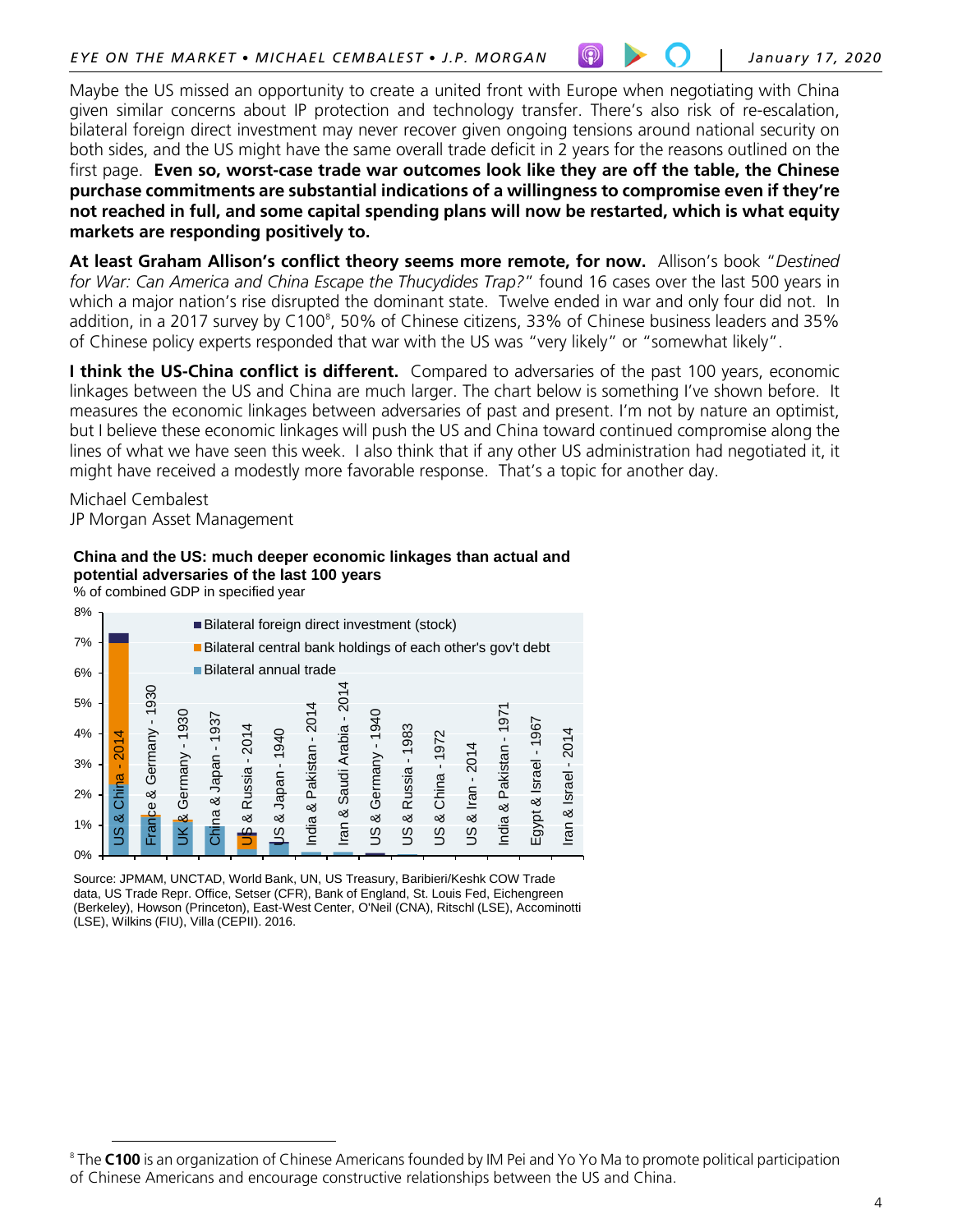Purpose of This Material: This material is for information purposes only. The views, opinions, estimates and strategies expressed herein constitutes Michael Cembalest's judgment based on current market conditions and are subject to change without notice, and may differ from those expressed by other areas of J.P. Morgan. **This information in no way constitutes J.P. Morgan Research and should not be treated as such.**

### **GENERAL RISKS & CONSIDERATIONS**

Any views, strategies or products discussed in this material may not be appropriate for all individuals and are subject to risks. **Investors may get**  back less than they invested, and past performance is not a reliable indicator of future results. Asset allocation / diversification does not guarantee a profit or protect against loss. Nothing in this material should be relied upon in isolation for the purpose of making an investment decision. You are urged to consider carefully whether the services, products, asset classes (e.g. equities, fixed income, alternative investments, commodities, etc.) or strategies discussed are suitable to your needs. You must also consider the objectives, risks, charges, and expenses associated with an investment service, product or strategy prior to making an investment decision. For this and more complete information, including discussion of your goals/situation, contact your J.P. Morgan representative.

### **NON-RELIANCE**

Certain information contained in this material is believed to be reliable; however, JPM does not represent or warrant its accuracy, reliability or completeness, or accept any liability for any loss or damage (whether direct or indirect) arising out of the use of all or any part of this material. No representation or warranty should be made with regard to any computations, graphs, tables, diagrams or commentary in this material, which are provided for illustration/reference purposes only. The views, opinions, estimates and strategies expressed in this material constitute our judgment based on current market conditions and are subject to change without notice. JPM assumes no duty to update any information in this material in the event that such information changes. Views, opinions, estimates and strategies expressed herein may differ from those expressed by other areas of JPM, views expressed for other purposes or in other contexts, and **this material should not be regarded as a research report**. Any projected results and risks are based solely on hypothetical examples cited, and actual results and risks will vary depending on specific circumstances. Forward-looking statements should not be considered as guarantees or predictions of future events.

Nothing in this document shall be construed as giving rise to any duty of care owed to, or advisory relationship with, you or any third party. Nothing in this document shall be regarded as an offer, solicitation, recommendation or advice (whether financial, accounting, legal, tax or other) given by J.P. Morgan and/or its officers or employees, irrespective of whether or not such communication was given at your request.

J.P. Morgan and its affiliates and employees do not provide tax, legal or accounting advice. You should consult your own tax, legal and accounting advisors before engaging in any financial transactions.

### **LEGAL ENTITY, BRAND & REGULATORY INFORMATION**

In the **United States**, bank deposit accounts and related services, such as checking, savings and bank lending, are offered by **JPMorgan Chase Bank, N.A.** Member FDIC. **JPMorgan Chase Bank, N.A.** and its affiliates (collectively "JPMCB") offer investment products, which may include bank-managed investment accounts and custody, as part of its trust and fiduciary services. Other investment products and services, such as brokerage and advisory accounts, are offered through **J.P. Morgan Securities LLC** ("JPMS"), a member of FINRA and SIPC. Annuities are made available through Chase Insurance Agency, Inc. (CIA), a licensed insurance agency, doing business as Chase Insurance Agency Services, Inc. in Florida. JPMCB, JPMS and CIA are affiliated companies under the common control of JPMorgan Chase & Co. Products not available in all states.

In **Luxembourg,** this material is issued by **J.P. Morgan Bank Luxembourg S.A. (JPMBL)**, with registered office at European Bank and Business Centre, 6 route de Treves, L-2633, Senningerberg, Luxembourg. R.C.S Luxembourg B10.958. Authorised and regulated by Commission de Surveillance du Secteur Financier (CSSF) and jointly supervised by the European Central Bank (ECB) and the CSSF. J.P. Morgan Bank Luxembourg S.A. is authorized as a credit institution in accordance with the Law of 5th April 1993. In the **United Kingdom**, this material is issued by **J.P. Morgan Bank Luxembourg S.A– London Branch**. Prior to Brexit,(Brexit meaning that the UK leaves the European Union under Article 50 of the Treaty on European Union, or, if later, loses its ability to passport financial services between the UK and the remainder of the EEA), J.P. Morgan Bank Luxembourg S.A– London Branch is subject to limited regulation by the Financial Conduct Authority and the Prudential Regulation Authority. Details about the extent of our regulation by the Financial Conduct Authority and the Prudential Regulation Authority are available from us on request. In the event of Brexit, in the UK, J.P. Morgan Bank Luxembourg S.A.– London Branch is authorised by the Prudential Regulation Authority, subject to regulation by the Financial Conduct Authority and limited regulation by the Prudential Regulation Authority. Details about the extent of our regulation by the Prudential Regulation Authority are available from us on request. In **Spain**, this material is distributed by **J.P. Morgan Bank Luxembourg S.A., Sucursal en España**, with registered office at Paseo de la Castellana, 31, 28046 Madrid, Spain. J.P. Morgan Bank Luxembourg S.A., Sucursal en España is registered under number 1516 within the administrative registry of the Bank of Spain and supervised by the Spanish Securities Market Commission (CNMV). In **Germany**, this material is distributed by **J.P. Morgan Bank Luxembourg S.A., Frankfurt Branch**, registered office at Taunustor 1 (TaunusTurm), 60310 Frankfurt, Germany, jointly supervised by the Commission de Surveillance du Secteur Financier (CSSF) and the European Central Bank (ECB), and in certain areas also supervised by the Bundesanstalt für Finanzdienstleistungsaufsicht (BaFin). In **Italy**, this material is distributed by **J.P. Morgan Bank Luxembourg S.A– Milan Branch**, registered office at Via Catena Adalberto 4, Milan 20121, Italy and regulated by Bank of Italy and the Commissione Nazionale per le Società e la Borsa (CONSOB). In the **Netherlands**, this material is distributed by **J.P. Morgan Bank Luxembourg S.A., Amsterdam Branch**, with registered office at World Trade Centre, Tower B, Strawinskylaan 1135, 1077 XX, Amsterdam, The Netherlands. J.P. Morgan Bank Luxembourg S.A., Amsterdam Branch is authorised and regulated by the Commission de Surveillance du Secteur Financier (CSSF) and jointly supervised by the European Central Bank (ECB) and the CSSF in Luxembourg; J.P. Morgan Bank Luxembourg S.A., Amsterdam Branch is also authorised and supervised by De Nederlandsche Bank (DNB) and the Autoriteit Financiële Markten (AFM) in the Netherlands. Registered with the Kamer van Koophandel as a branch of J.P. Morgan Bank Luxembourg S.A. under registration number 71651845. In **Denmark**, this material is distributed by **J.P. Morgan Bank Luxembourg, Copenhagen Br**, filial af J.P. Morgan Bank Luxembourg S.A. with registered office at Kalvebod Brygge 39-41, 1560 København V, Denmark. J.P. Morgan Bank Luxembourg, Copenhagen Br, filial af J.P. Morgan Bank Luxembourg S.A.is authorised and regulated by Commission de Surveillance du Secteur Financier (CSSF) and jointly supervised by the European Central Bank (ECB) and the CSSF. J.P. Morgan Bank Luxembourg, Copenhagen Br, filial af J.P. Morgan Bank Luxembourg S.A. is also subject to the supervision of Finanstilsynet (Danish FSA) and registered with Finanstilsynet as a branch of J.P. Morgan Bank Luxembourg S.A. under code 29009*.* In **Sweden**, this material is distributed by **J.P. Morgan Bank Luxembourg S.A. - Stockholm Bankfilial**, with registered office at Hamngatan 15, Stockholm, 11147, Sweden. J.P. Morgan Bank Luxembourg S.A. - Stockholm Bankfilial is authorised and regulated by Commission de Surveillance du Secteur Financier (CSSF) and jointly supervised by the European Central Bank (ECB) and the CSSF. J.P. Morgan Bank Luxembourg S.A., Stockholm Branch is also subject to the supervision of Finansinspektionen (Swedish FSA). Registered with Finansinspektionen as a branch of J.P. Morgan Bank Luxembourg S.A.*.* In **France,** this material is distributed by **JPMorgan Chase Bank, N.A. ("JPMCB"), Paris branch**, which is regulated by the French banking authorities Autorité de Contrôle Prudentiel et de Résolution and Autorité des Marchés Financiers. In **Switzerland**, this material is distributed by **J.P. Morgan (Suisse) SA**, which is regulated in Switzerland by the Swiss Financial Market Supervisory Authority (FINMA).